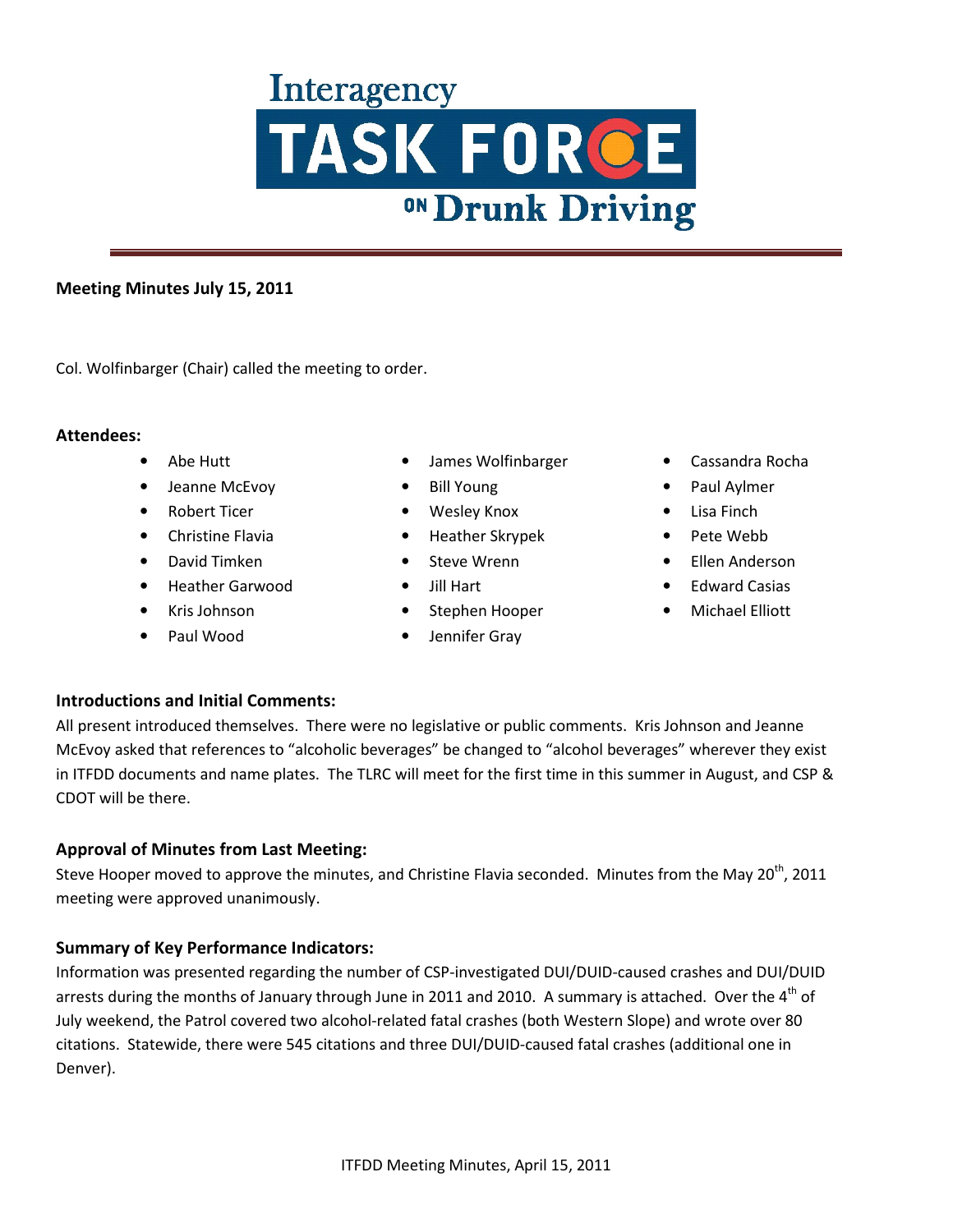

#### **DUI Accident Reconstruction Presentation (Master Sergeant Enloe and Technician Waters)**

Presentation on the Colorado State Patrol's accident reconstruction practices illustrated by the documentation of a DUI crash on C-470. Copies of the presentation are available on CD by request to Jill Hart (jill.hart@cdps.state.co.us) or 303-589-1144.

*A vote to allow Steve Hooper to act as Chair for the remainder of the meeting passed unanimously.* 

### **Media Relations & Significant Upcoming Events (WebbPR for CDOT)**

CDOT is about to launch a new drugged driving prevention campaign. Messages include "Drugged driving is the same as drunk driving" and "Don't drive the high way." The campaign addresses both majiuana and prescription drugs. Statistics are showing a lot of drug interaction, and CDOT has had input from Drug Recognition Experts (DREs) and DOR staff. The kickoff will be on August 19 (with checkpoint week kickoff). Focus groups are being held with dispensaries and permit holders. The tagline "Prescription for DUI" will be tested. The campaign will include radio, billboards, busboards, Rx posters, gas toppers, social media, and a new fact sheet. 5 DREs (who have been focus groups) will be doing interviews.

Michael Elliott shared that the Medical Marijuana Industry Group (MMIG) is planning its own campaign and is looking for a government agency to partner with.

A motorcycle safety campaign called "Ride Smart Foothills" that is providing locked storage for motorcycles and is increasing in its usage.

#### **Workplan Updates:**

Discussion of sponsoring recodification of interlock law (Steve Hooper):

Propose that ITFDD endorse establishment of a small committee to take our interlock law and clean it up and clarify it. It would be similar to what happened in 2008 with the administrative license revocation law, when we had a law that was scattered all over the place. We went through that law and reorganized it, cleaning up inconsistencies, adding headings, and making it flow much like the DUI stop and revocation flows. We would be looking for authority to draft a legislative proposal that is endorsed by this group and to seek a legislative sponsor.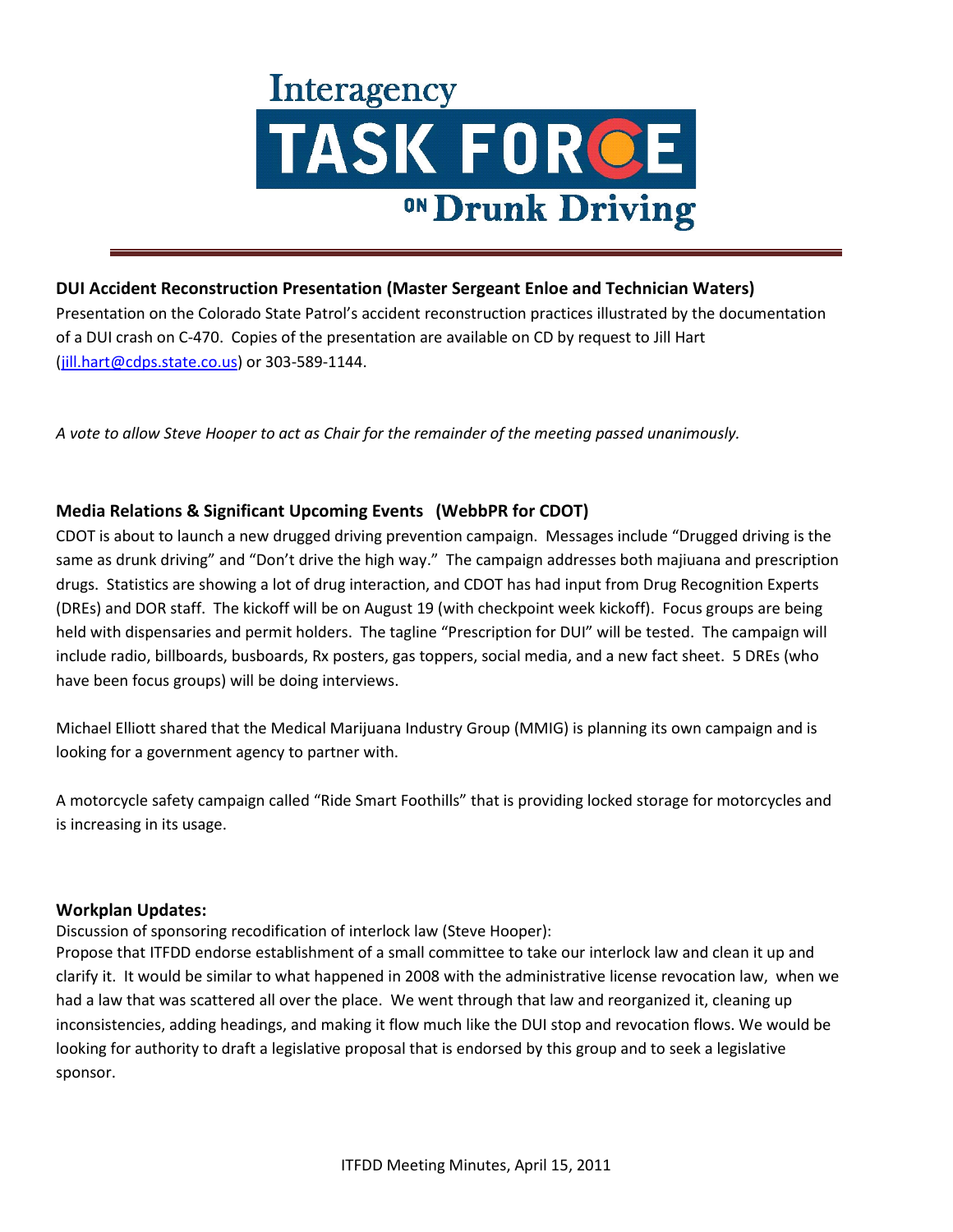Our interlock law came into place at 2000, and it was clean. However, it has been "played with" each year since then, and it has become a "cobbled" piece of legislation that is confusing. We need to put together re-draft of this law to reorganize and clarify, but not change any substance. (If we want to change substance, we should do it in another bill.)

DOR is validating numbers through the mainframe system, but we appear to have around 19,000 interlocks installed in Colorado (not number of restricted drivers). Before passage of that legislation, we had about 7,000- 8,000. With the first offender law and early availability of repeat offenders, we've increased it. Recodification would be helpful because we have not had adequate buy-in and clarity. Feedback on recodification of other laws suggests that this would be very helpful and popular. To increase usage of the program (as stated in the ITFDD workplan), we would like to go forward with a committee.

Examples of clarifications include the fact that there are some requirements that don't fit well together. The insurance requirement was a long-time requirement, but now first offenders who "opt in" to the interlock program have lost their ability to have a shorter-term SR22. Jeanne McEvoy asked about sunset and the timeline for this. The current codification has been in place for 10 years. Last time, with a more complicated effort, redrafting took about eight weeks. We will have a written digest before we move forward.

Judge Casias moved that we authorize a committee to provide proposed draft language to go forward with recodification of the interlock legislation. Chief Ticer seconded. The motion passed unanimously. The committee will include Abe Hutt, Judge Casias, Jennifer Gray, and Steve Hooper.

*NoDUIColorado* website update (Christine Flavia):

We presented on content and got good feedback from the last task force meeting, and we are currently incorporating it. We are in the final stages of tweaking the content, and as soon as it is done, a link will be sent out and more feedback will be requested at future ITFDD meetings.

## **ITFDD Bylaws and Structure (Bill Young):**

There is nothing substantive in the changes, just updates to the membership.

Steve Hooper asked about the change of "alcoholic" to "alcohol." The legislation says "alcoholic," but we could change it. Steve Hooper proposed a motion to change all references to "alcoholic." Judge Casias seconded. The motion carried unanimously.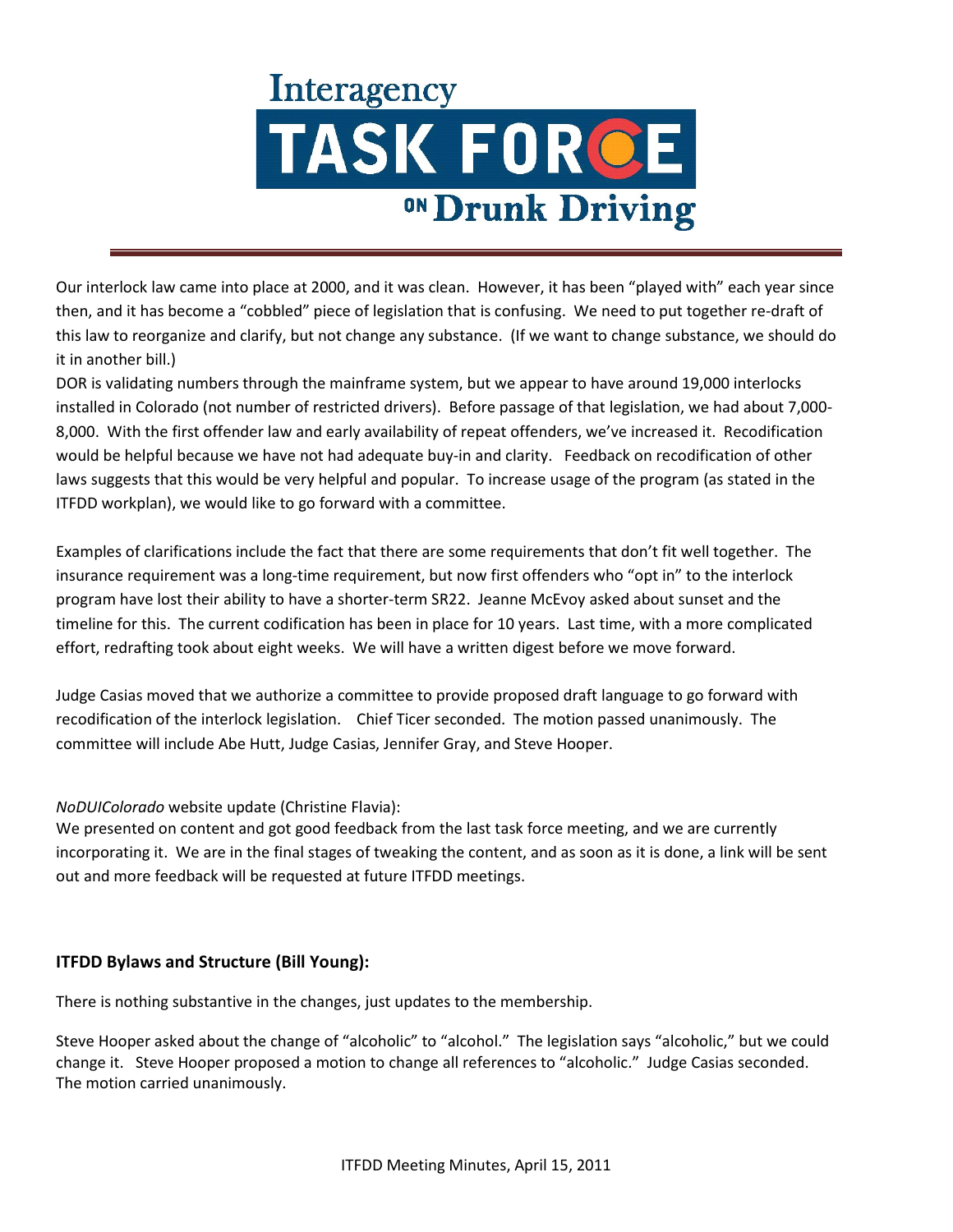Jeanne McEvoy moved that under the name, the wording be changed to "created … and reauthorized by SB 11- 093." Chief Ticer seconded. The motion carried unanimously.

Discussion ensued around the language of "victims and advocates," and whether that was limiting. A motion was made to add "other interests" to the line. Abe Hutt seconded the motion. The motion carried unanimously.

The question was raised about whether the problem of DUI is minimized or understated (as listed in the purpose). It is complicated and it does persist. Abe Hutt made a motion to change the sentence to say "It provides a formal mechanism to leverage resources in order to create a multi-faceted approach to solving a problem which is significant, persistent, and dangerous in our community." Chief Ticer seconded, and the motion carried unanimously.

Jeanne McEvoy asked about replacing vacancies. If a member leaves, the nomination of his/her successor would be based on the member's (or the member's associated group's) input.

Jeanne McEvoy made a motion to accept the bylaws as drafted and amended. Steve Wren seconded the motion. The motion carried unanimously.

#### **Lightning Round Updates:**

Christine Flavia reported that she attended the Marijuana per se work group of drug policy subcommittee of the CCJJ, and it went well. There was a presentation on the science behind marijuana use and driving. Harder data on drug related crash involvement is needed. There were questions as to why we need another law and why the current law insufficient. There is a "sense" that there will be another attempt at legislation, but it will depend on this working group.

Heather Garwood will be the new representative of Probation Services after Tom Quinn's retirement.

Dr. Timken mentioned that there will be additional interlock enhancement trainings coming up, and to date, the group has trained 300 counselors around Colorado.

Chief Ticer reported that he sat on the MADD committee for the law enforcement awards. The Law Enforcement Recognition dinner is on September 14 at 5pm. Chief Ticer also asked about the replacement of the Intoxilyzers which is a huge concern. Jill Hart related that there were discussions going on at the state level related to how we could address the situation statewide. This week, there was a head-on suspected DUI/DUID crash with an Avon police vehicle.

Michael Elliott said that he looks forward to working on the PR campaign.